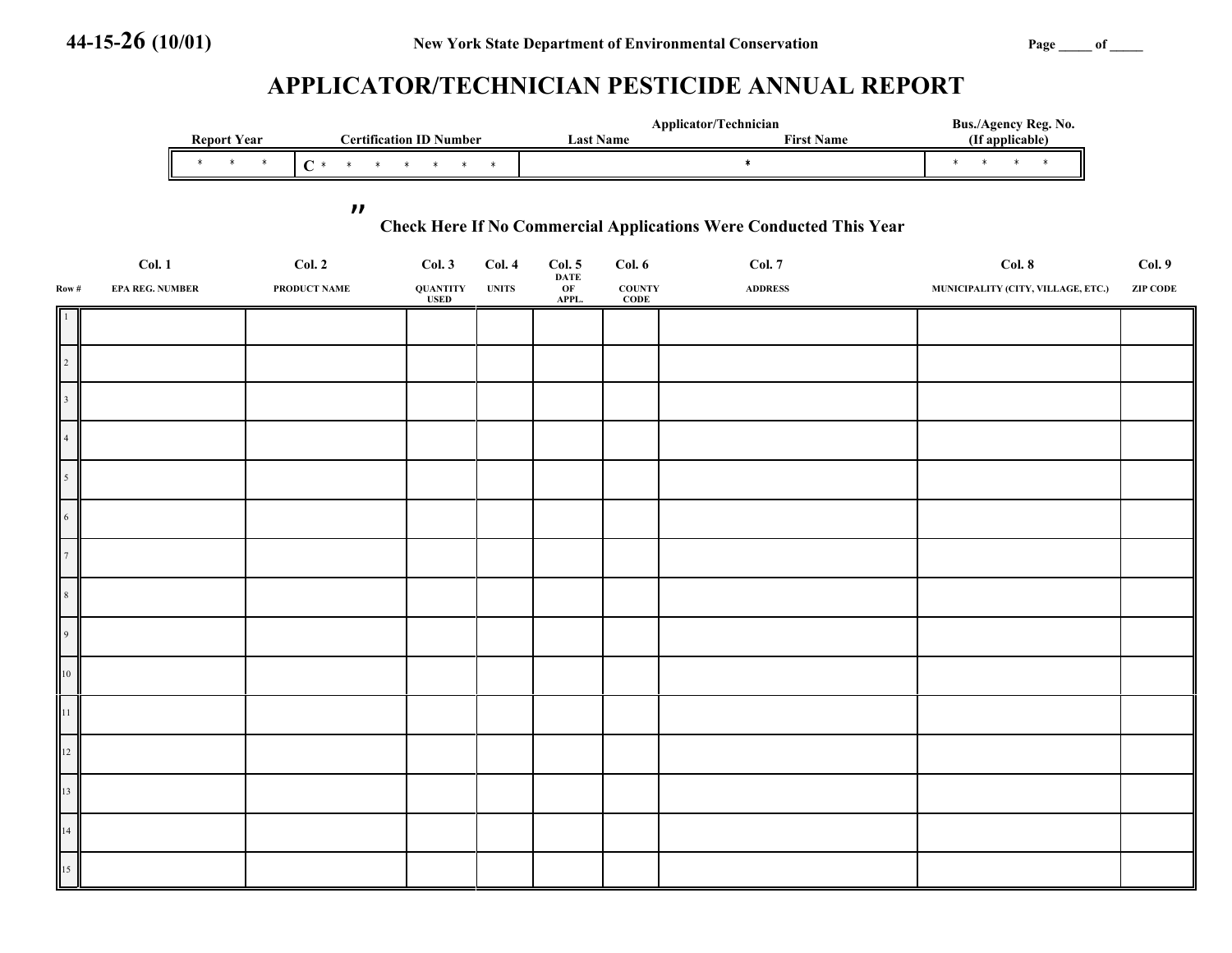# Record Keeping Information

| Row #            | <b>Dosage Rate</b> | <b>Method of Application</b> | <b>Target Organism</b> | <b>Place of Application</b> |
|------------------|--------------------|------------------------------|------------------------|-----------------------------|
| -1               |                    |                              |                        |                             |
| $\overline{2}$   |                    |                              |                        |                             |
| $\mathfrak{Z}$   |                    |                              |                        |                             |
| $\overline{4}$   |                    |                              |                        |                             |
| $5\phantom{.0}$  |                    |                              |                        |                             |
| $\sqrt{6}$       |                    |                              |                        |                             |
| $\boldsymbol{7}$ |                    |                              |                        |                             |
| $8\,$            |                    |                              |                        |                             |
| 9                |                    |                              |                        |                             |
| $10\,$           |                    |                              |                        |                             |
| $11\,$           |                    |                              |                        |                             |
| $12\,$           |                    |                              |                        |                             |
| $13\,$           |                    |                              |                        |                             |
| $14\,$           |                    |                              |                        |                             |
| $15\,$           |                    |                              |                        |                             |

# **THIS INFORMATION SHOULD NOT BE SENT TO NYSDEC, BUT MAY BE USED TO MEET RECORD KEEPING REQUIREMENTS.**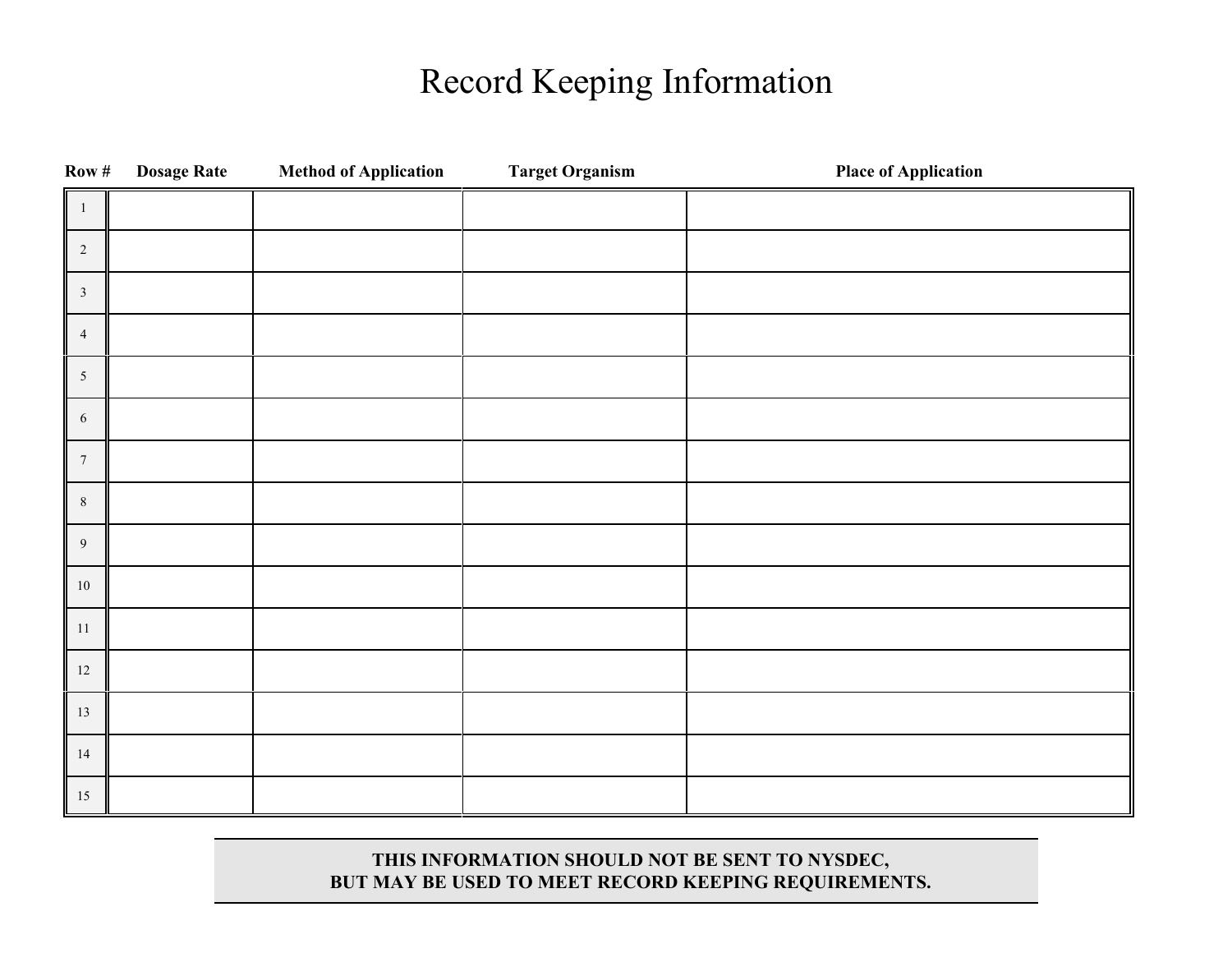# **New York State Department of Environmental Conservation**

# INSTRUCTIONS FOR APPLICATOR/TECHNICIAN PESTICIDE ANNUAL REPORT

Please read instructions before filling out forms. Questions? E-mail:  $prl@gw$ .dec.state.ny.us or call 1-518-402-8765. Reports must be typed or neatly printed. Reports that are not filed in accordance with these instructions will be rejected.

**Reports are due by February 1** of the year immediately following the reporting year. Businesses may submit annual reports for all certified applicator and technician employees by recording one applicator or technician name and ID number on this form, along with all of the applications made by the business. **Then attach** 

**Form 44-15-26A listing all other applicator and technician names and ID Numbers as the top page of report.**

# **FILLING OUT THE REPORTING FORM**

#### **FOR EACH PESTICIDE APPLICATION, YOU MUST REPORT:**

**EPA REG. NUMBER -** Report the EPA REG. NO. as it appears on the product label. **IMPORTANT:** Be sure to include the dashes and use the EPA REG. NO. and **NOT** the EPA EST. NO.

**PRODUCT NAME -** Report the registered product name, NOT the active ingredients.

**QUANTITY USED -** Report the amount of product used out of the manufacturer's container with the EPA REG. NO. on it. No fractions allowed, use only decimals. Extend two places to the right of the decimal, if necessary (i.e.,  $\frac{3}{4} = 0.75$ ).

**UNITS -** Report the unit of measure applicable to the quantity used. **(Use only the following abbreviations: GL=Gallons, QT=Quarts, FL=Fluid Ounces, LB=Pounds, OZ=Dry Ounces, L=Liters, ML-Milliliters, KG=Kilograms, GM=Grams, MG=Milligrams)**

**DATE APPLIED -** Enter the date in the following format (MMDD):0101 = January 1; 1114 = November 14.

**COUNTY CODE -** Report the county where the pesticide was applied. (Use the county codes listed on back)

**ADDRESS -** Enter the street address where pesticide was applied (only one address per line)**.**

**MUNICIPALITY -** Enter the village, city, etc., where pesticide was applied (Do NOT use abbreviations).

**ZIP CODE -** Report five-digit zip code where pesticide was applied.

# **THIS INFORMATION MUST BE SENT TO NYSDEC BY FEBRUARY 1.**

NOTE: Use of ditto marks, arrows, or the word "same" is permitted for repetitive information. See sample below:

## *SAMPLE:*

| <b>EPA REG. NUMBER</b>                                                      | <b>PRODUCT NAME</b>                                      | <b>OUANTITY UNITS DATE OF</b><br><b>USED</b> |                                      | APPL.                              | <b>COUNTY</b><br><b>CODE</b> | <b>ADDRESS</b>                                                    | <b>MUNICIPALITY</b><br>(CITY, VILLAGE, ETC) | <b>ZIP CODE</b>         |
|-----------------------------------------------------------------------------|----------------------------------------------------------|----------------------------------------------|--------------------------------------|------------------------------------|------------------------------|-------------------------------------------------------------------|---------------------------------------------|-------------------------|
| $1264 - 335 - 572$<br>$\epsilon$<br>$123 - 4576$<br>3125-372<br>264-335-572 | Sevin SL<br>6666<br>Weed X<br>Tempo 2<br><b>Sevin SL</b> | 2.33<br>"<br>o<br>2.33                       | FL.<br>66<br>MI.<br>$\epsilon$<br>FL | 1220<br>66<br>0909<br>0910<br>0911 | 05<br>11<br>05               | 1344 East Swan Street<br><b>5 Main Street</b><br>87 Johnston Lane | Locke<br>Homer<br>Locke                     | 13092<br>13077<br>13092 |

# **MAIL COMPLETED FORMS TO: Pesticide Reporting Section**

**NYSDEC PO Box 10699 Albany, NY 12201-5699**